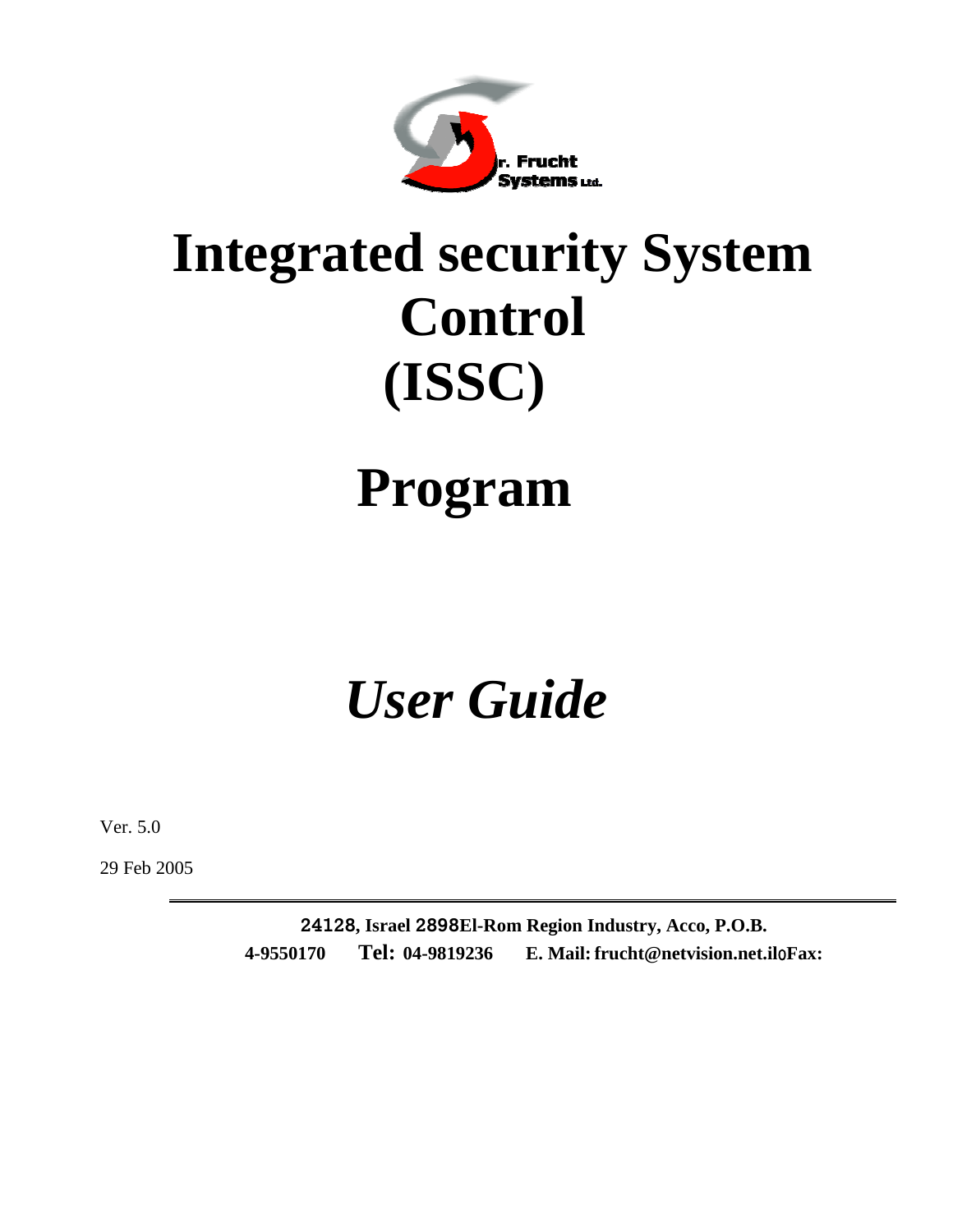## **Integrated security System Control (ISSC) Program –**

## **General Description**

The Integrated Security System Control (ISSC) program, PC operated, provides an efficient and reliable central management and control station for multi-sensor guarded sites.

The system can handle various types of guard sensors, such as: Area Laser System (ALS), Cross Line Detector (CLD), Laser Fence Sensor (LFS), Geophonic sensors and any dry-contact guard sensor.

All these guard sensors may be connected to the ISSC program's PC either by wired or by wireless serial communication channels. Simple dry-contact sensors may be connected through direct wires (not through communication channels).

All the sensors controlled by the ISSC program are monitored through a single monitor display, connected to a single PC.

This single display provides, during the same real time, the operation statuses of all guard sensors, the intrusion detection events they present and the alarms they yield.

All these features are applied to the operator at one glance together with a tone alarm when an intruder is detected.

If needed, the operator can concentrate on each guard sensor (one at a time) to acquire more accurate details on the sensor location and on the intruder it has detected.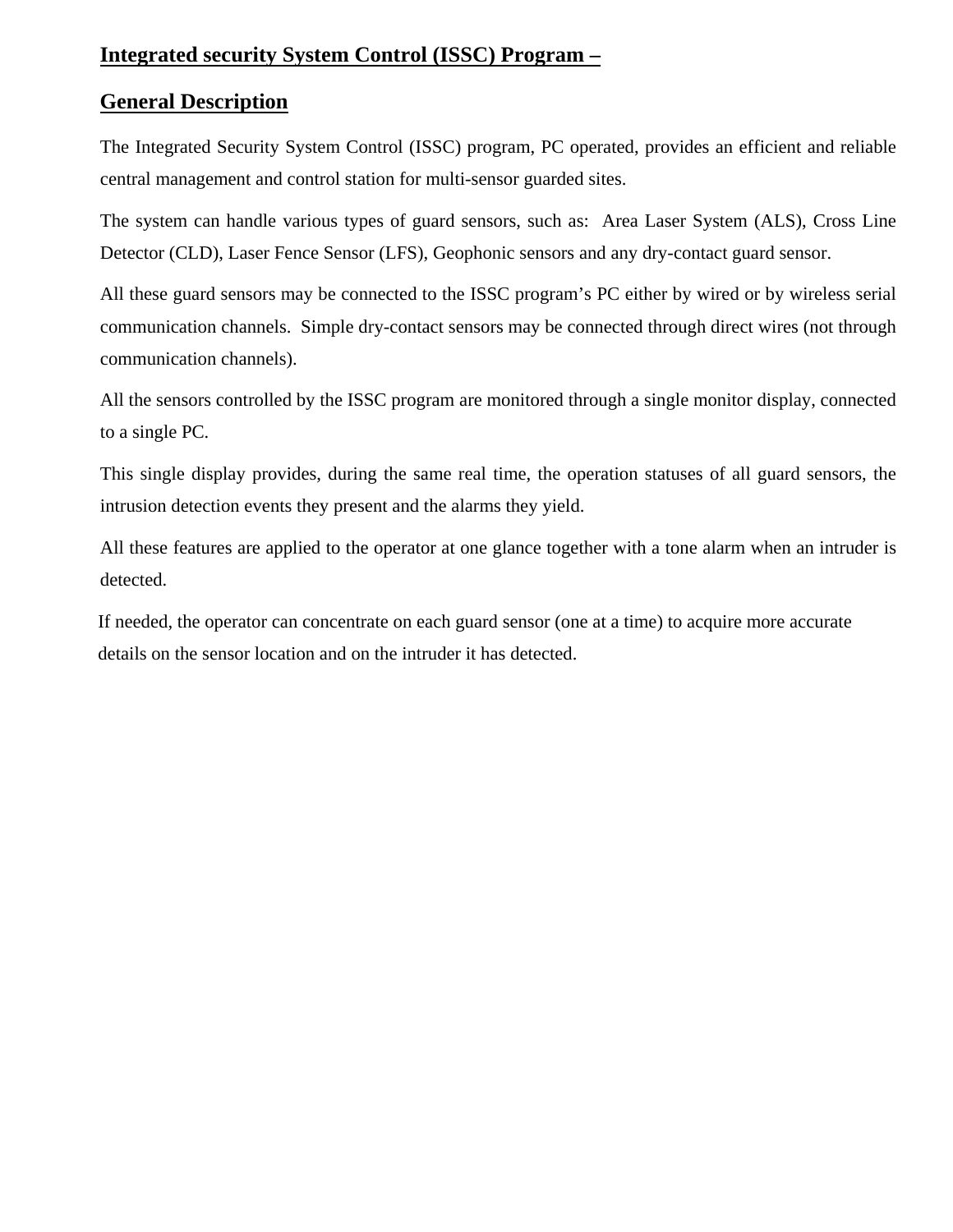## **2. ISSC Screen and Windows Description**

## **2.1 Main Screen**

#### **2.1.1 General Description**

The main screen of the ISSC program is divided into eight sections, marked 1 to 8 in Figure 2-1.

#### **Note**

The pattern of the screen division into sections, shown in Figure 2-1, is the system default as provided upon initialization of the ISSC program. The sections' dimensions are flexible and can be changed by dragging their borders using the mouse cursor.

#### **2.1.2 Screen Sections Tasks and Functions**

The following paragraphs describe the tasks of the eight screen sections and their interrelations.

#### **Note**

The sections numberings, marked in Figure 2-1, are denoted herein in brackets.

#### a. Section  $(1)$

Section (1) presents a general map of the entire guarded site with illuminated spots indicating all the guard sensor locations. The spots illumination colors and manner of blinking also indicate the sensors statuses as follows: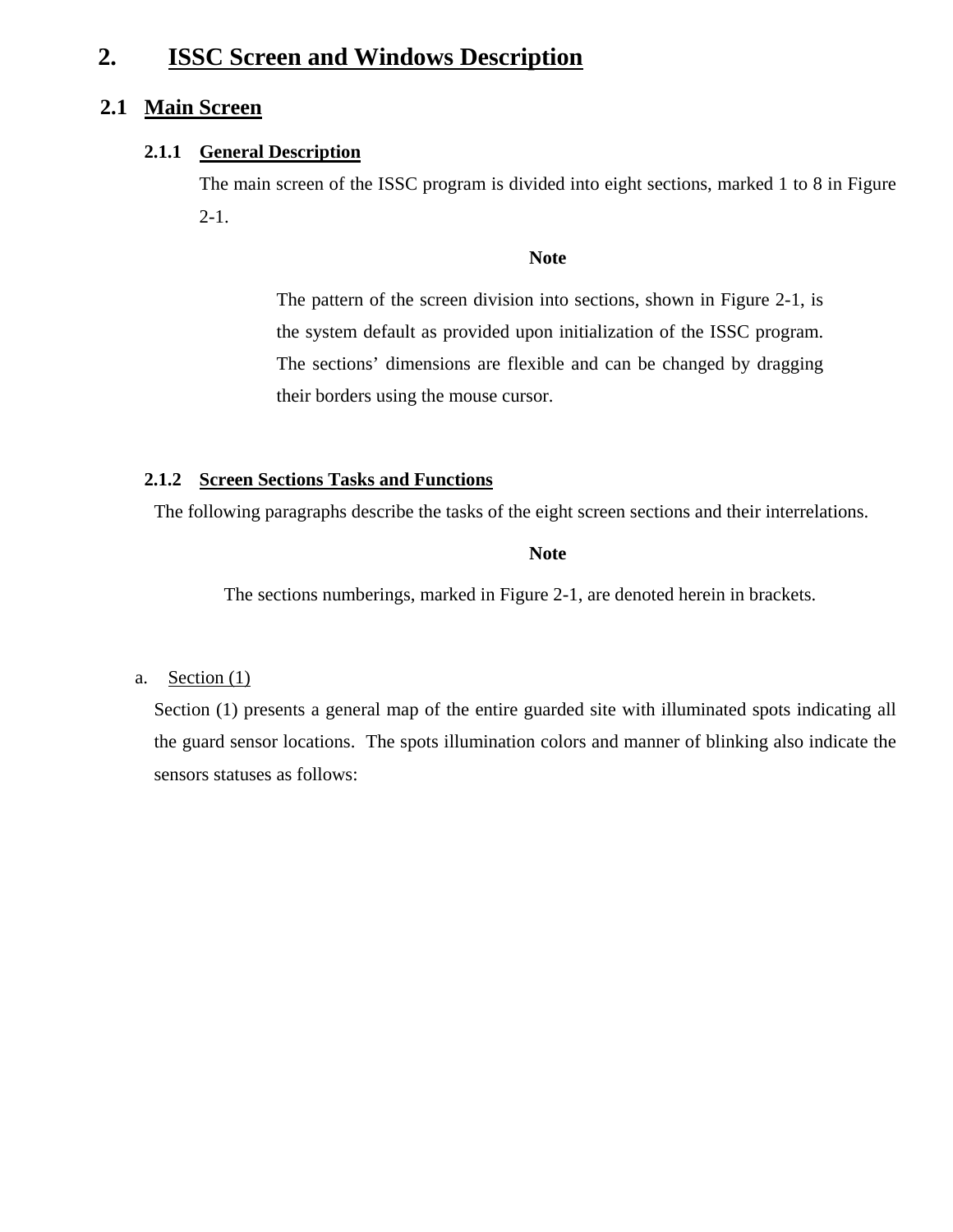

**Figure 2-1: ISSC Main Screen – General View**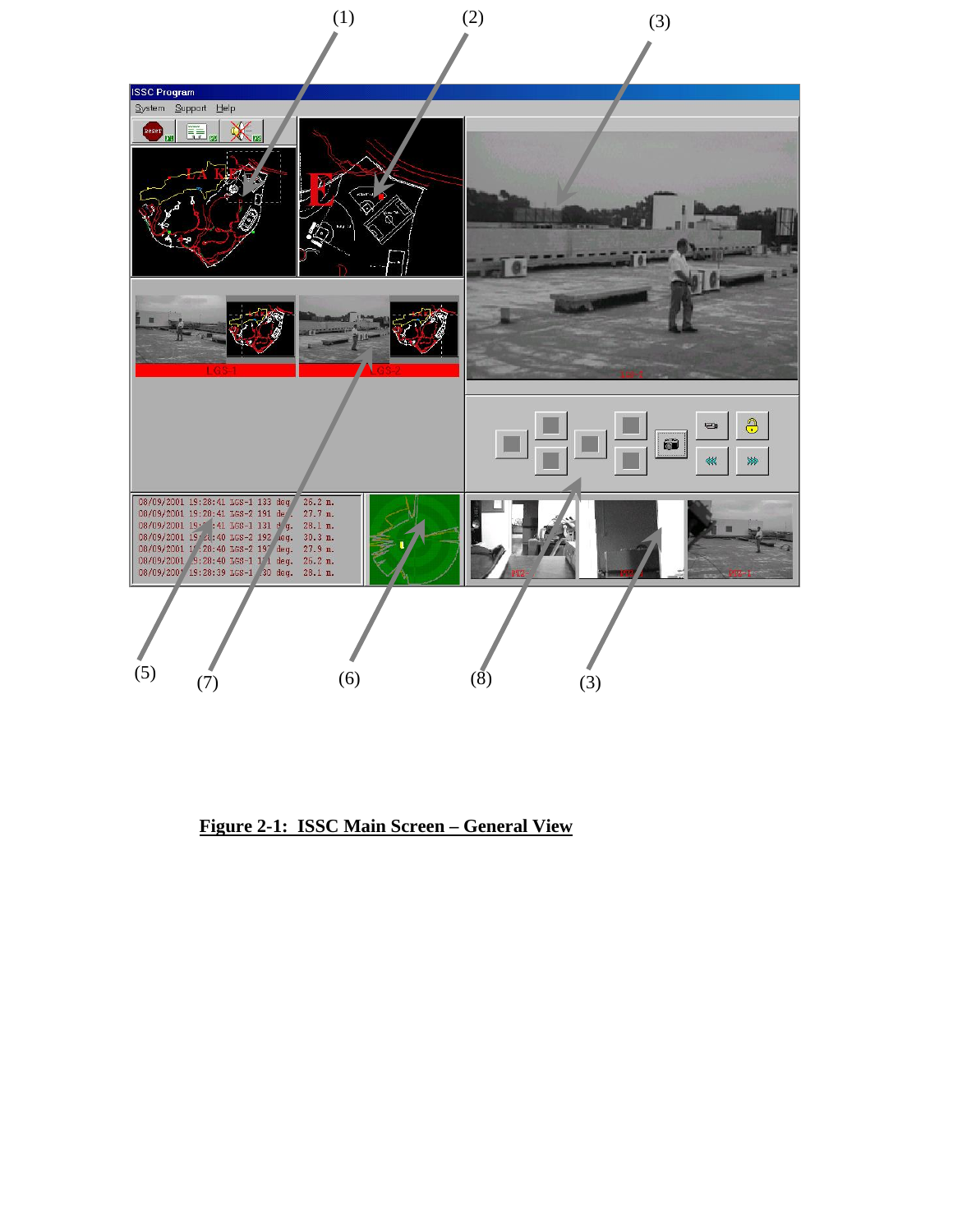- i. *Blinking red:* Alarms that an intruding attempt eventuates at that moment. This alarm type persists for a few seconds and then switches to the second type of alarm (paragraph ii).
- ii. *Alternately blinking spot, between green and red:* Indicated that an intruder has been detected. It persists until system is cleared (see paragraph 2.2.1.1) and then turns to the third or fourth type of indication.
- iii. *Static green spot:* Indicates the location of a guard sensor with a normal working order of communication channel to the control station. The sensor in this state is not detecting any intruding attempt.
- iv. *Blinking green spot:* Indicates that the guard sensor is being selected (through section (3), (7) or (8)) for observing its enlarged video picture in section (4).
- v. *Blinking yellow:* Indicates a failure in communication with the sensor (relevant only to sensors connected to the control station through a digital communication channel).

Section (1) allows selection of a sensor, using the mouse cursor, for display of its clipart in section (6) and its camera video picture in section (4).

Section (1) contains a mouse controllable zoom box that allows magnifying of a selectable portion of the above map in section (2).

b. Section (2)

Section (2) displays a zoomed portion of section (1) map. The zoomed portion is selected by the zoom box in section (1). The box location (the zoomed map portion) can alternatively be selected by a mouse grab & drag operation in section (2).

#### c. Section (3)

Section (3) displays the video pictures filmed by each operated camera in the guarded site. Each picture is refreshed at a rate of once every few seconds. The name/type of the camera appears at the bottom of the picture.

When the number of pictures exceeds the number that can be contained in this section, some of them are hidden. A scroll bar is therefore added in the section's side, to allow scrolling of all pictures.

Using the mouse cursor, any video picture displayed in section (3) can be displayed in magnified form in section (4).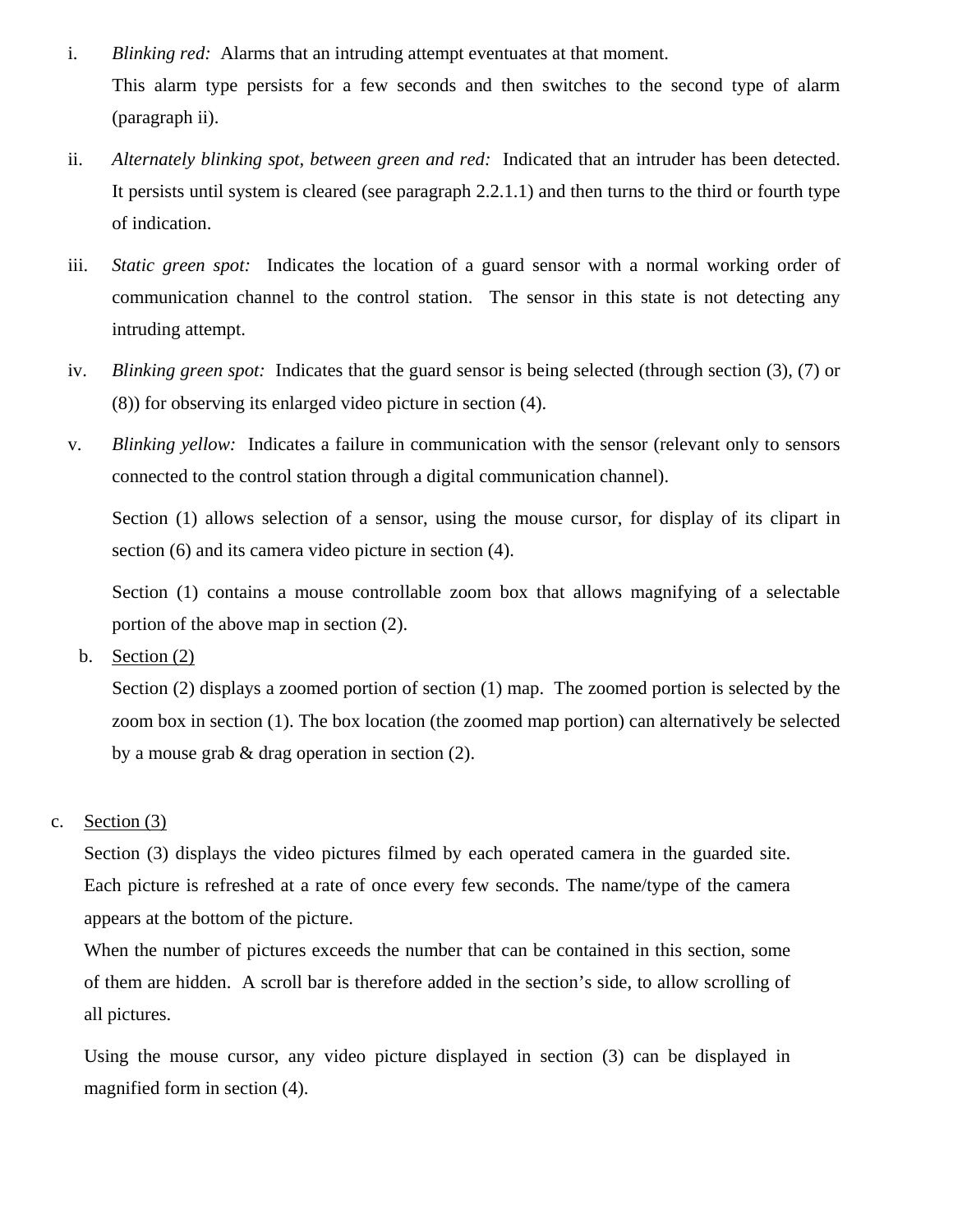#### d. Section (4)

Section (4) displays magnified video picture of a selected one either from section (3) or from section (7). Selection is performed by clicking with the mouse on a picture in either sections (3) or (7), or by clicking a sensor in section (1), or by paging through the pictures using the **<< / >>** buttons in section (8) (see paragraph 8). The selected camera's picture, displayed in section (4), is deleted from section (3). It returns to section (3) when another camera's picture is selected. Section (4) picture is refreshed, at the same rate as in section (3).

#### e. Section (5)

Section (5) presents report messages ('reports') of alarms and operation statuses received from the site sensors.

Each report occupies one row and contains: date & time, sensor name/type, operated sensor contact No. (e.g. C1, C2) and status/alarm description.

| Red                                                                                               |  | Alarm (e.g. send alarm)                             |  |
|---------------------------------------------------------------------------------------------------|--|-----------------------------------------------------|--|
| Green                                                                                             |  | Normal, tranquil state (e.g. communication created) |  |
| White                                                                                             |  | Special operation state (e.g. initiated reset)      |  |
| Yellow                                                                                            |  | Operational malfunction (e.g. time out)             |  |
| Blue                                                                                              |  | Technical malfunction (e.g. sensor state unknown).  |  |
| $\sim$ $\sim$<br>,这是我们的人,我们也不会不会不会。""我们的人,我们也不会不会不会。""我们的人,我们也不会不会不会。""我们的人,我们也不会不会不会不会不会不会不会不会不会 |  |                                                     |  |

The report's font colors denote report type as follows:

Section (5)'s capacity of report display is limited to a maximum of 7 reports. Any old report above this number is deleted from this section.

#### **Note**

All above mentioned reports (including the deleted ones) are stored in the system database. They can be displayed in various sorts and modes in a special stand-alone Report window (see paragraph  $2.2.1.2 - a$ ).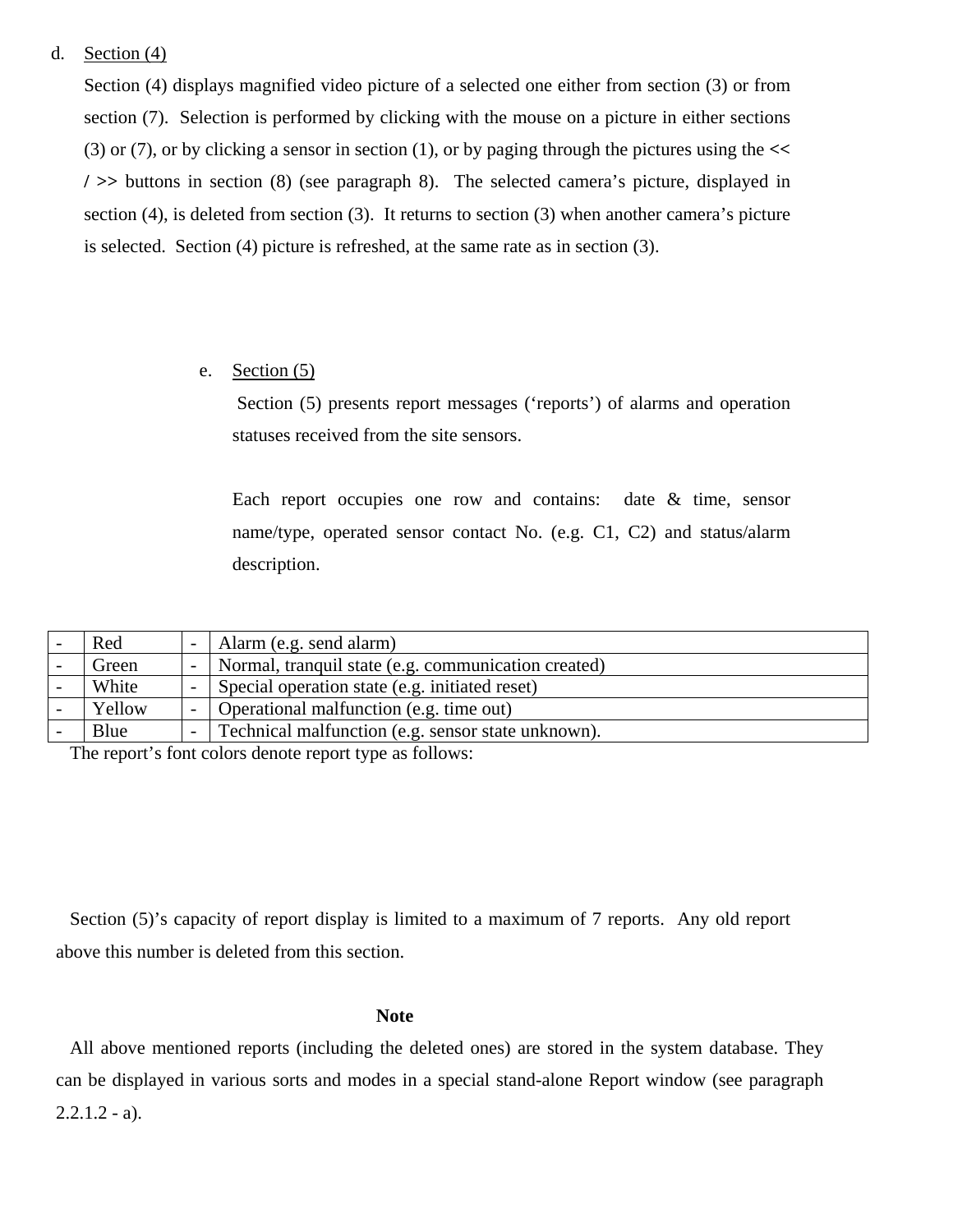#### f. Section (6)

Section (6) displays a clipart of a sensor that can be selected through either section (1) or (7). When relevant, its contacts are marked by illuminated spots on the clipart at their appropriate locations. The spots' functions are similar to those in sections (1) and (2).

#### g. Section (7)

Section (7) presents the last events received from all the sensors that have detected an intruding attempt. Each event is presented as a dual-box window; the left box displays the last picture captured by the sensor camera; the right box presents section (1) map in reduced size with a dashed hair-line cross on it, denoting the sensor location.

#### **Note**

If the sensor is not connected to any camera, the sensor detection scheme is displayed instead of the camera picture with the last detection indication (e.g. LGS map with last detection spot).

Section (7) allows selection of any of its event pictures to be displayed in section (4) in the same manner as through section (3). When an event is so selected section (2) presents its location.

#### h. Section (8)

Section (8) presents virtual buttons (see Figure 2-2 and the note bellow) for manual navigation control of the selected PTZ (movable) camera (that the picture filmed by it is displayed in section (4)).

**Note** 

When a button (buttons) is not relevant (e.g. when no camera is selected) its does not function is denied, and the drawn symbol on it is deleted.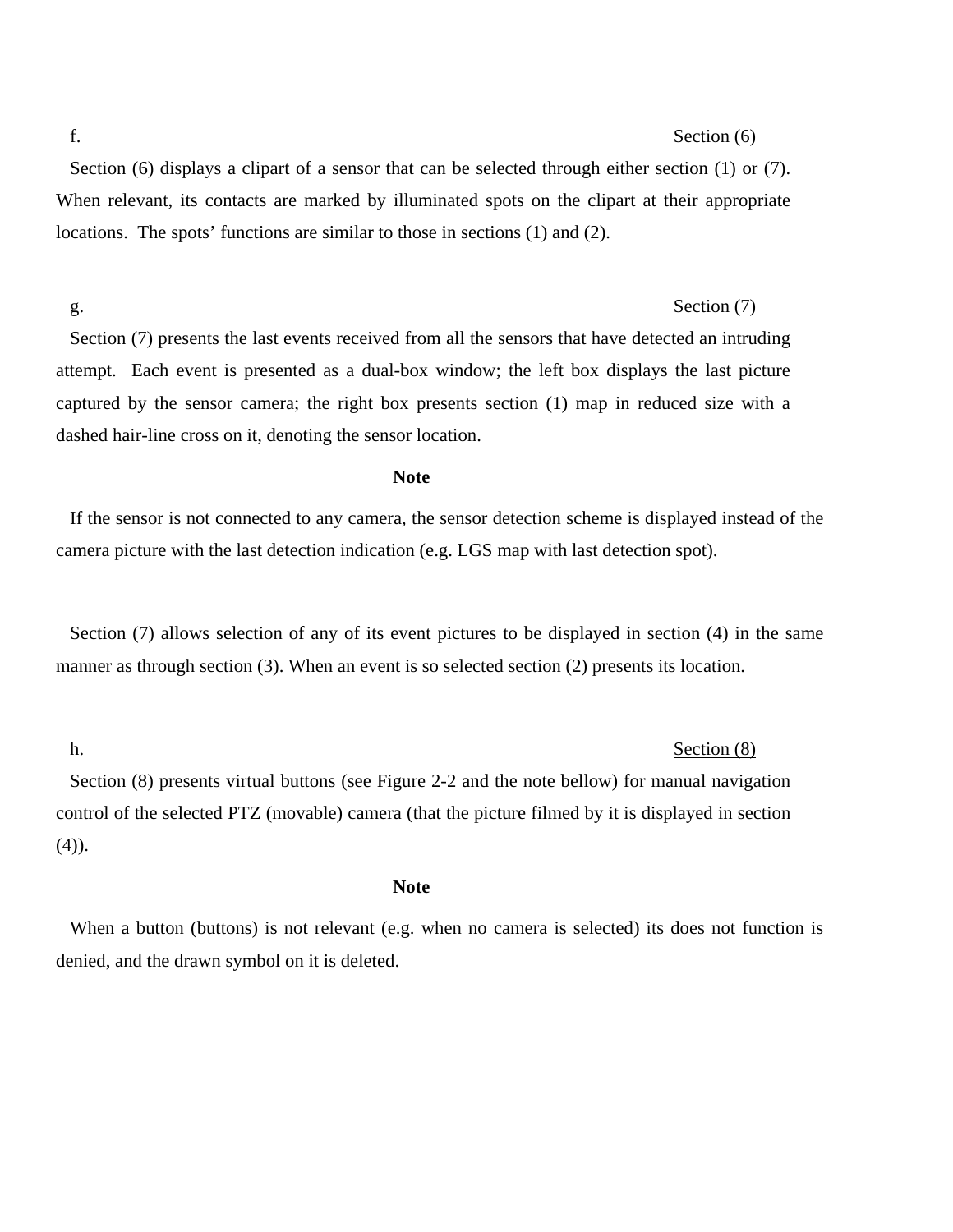

### **Figure 2-2: Camera Control Buttons in Section (8)**

Section (8)'s button functions are as follows:

- Four up/down//left/right arrow buttons: navigate the camera in tilt and panoramic modes respectively.
- $\mathfrak{B}$

 $\alpha$  buttons: zoom the camera 'in' and 'out' respectively.

61 Button: stores the current filmed picture, as a captured picture, in the system database.

雪 Button: disengages the camera from automatic navigation control by the sensor system (this automatic control is commonly applied upon an intruder detection).

Resuming automatic control is achieved by a second click on the button. In this case the camera is driven immediately to the sensor's line-of-sight.

 $\mathbb{R}$  and  $\mathbb{R}$  buttons: allow forwards and backwards paging in section (4), among all video pictures that are presented in section (3). When a picture appears in section (4), it is enlarged as described above.

Button: allows locking/unlocking of the camera selection option in section (4) (through section (1), (3) or (7)). The lock state prevents undesired changing of the selected camera.



Button: allows turn on/off camera wisher

/ (Sun/Moon) Button: allows setting the camera iris to either day or night position, respectively.

## **2.2 Upper Bar Menus and Buttons**

**2.2.1 Upper Bar Menus**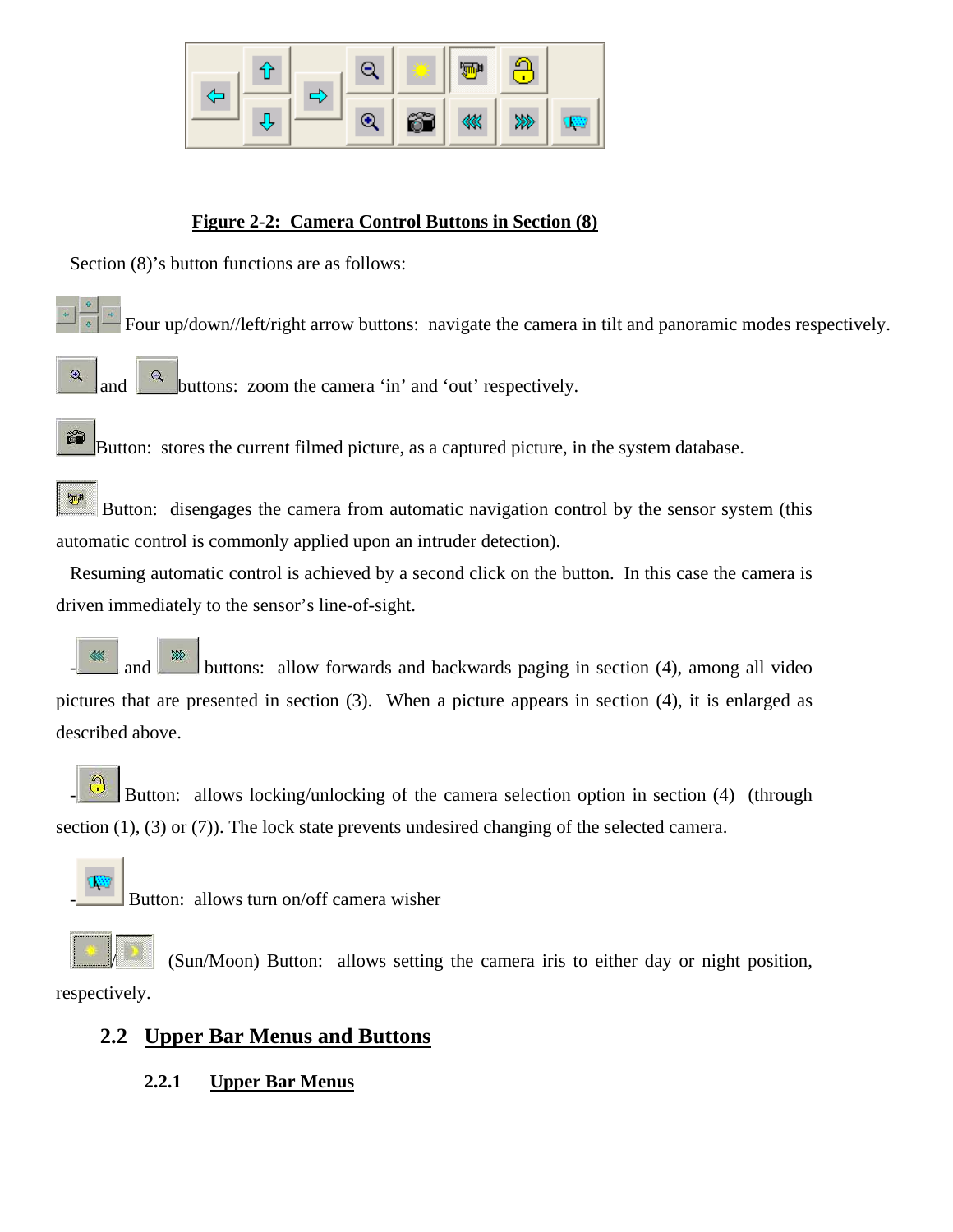Three manus are provided: System, Support and Help. The options they provide are as follows:

#### 2.2.1.1 <u>System</u>

Clicking System menu allows selection between Clear and Exit as follows:

**Clear** - This option allows clearing/resetting a sensor after it has detected an intruder. It

can be also selected by the upper bar Clear ( $\frac{\text{cm}}{\text{cm}}$ ) button and by F1 key. This option opens a Clear dialog box (see Figure 2-3) that provides various manners for clearing the system sensors.

| Reset                         |           |
|-------------------------------|-----------|
| - ALL SENSORS -               |           |
| Reason<br>lntrude<br>C Weathe |           |
| <b>C</b> Technical            |           |
| $C$ Other.                    |           |
|                               | <b>OK</b> |
|                               | Cancel    |

**Figure 2-3: Clear Dialog Box**

The clear manner is selected by using the upper selection field in the dialog box. Through this field any single sensor can be cleared as well as all site sensors at the same time.

#### **Note**

An LGS that is cleared through this dialog box does not perform re-learning of the site's topography (see paragraph 2.2.1.2. - f).

This dialog box also allows recording of the clear reason into the clear event report, by marking one of three common options (intruding, change of weather, technical problem), or by marking other reasons that can be briefly described in the "Other" option's field.

**Exit** - enables exit from ISSC program to the desktop, where the ISSC execution icon is located.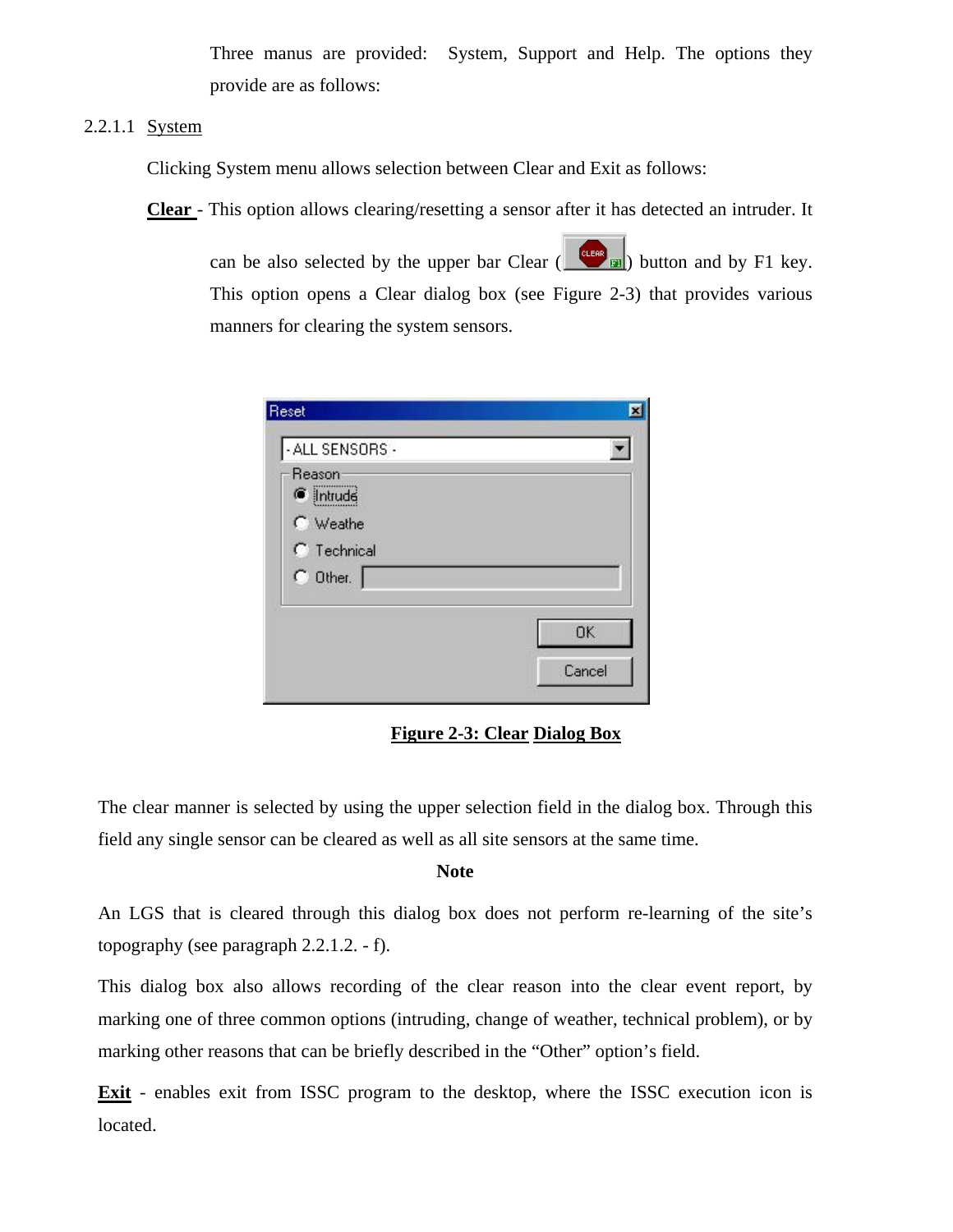## 2.2.1.2 View

a. By check/uncheck menu checks, may be hidden/shown appropriated interface item.



**Figure 2-4: Support Menu**

#### b. Interface

This option provides a small menu that a allows selection between two display modes of the main screen sections:

- Fix: Freezes the screen division into sections at the default state (see Figure 2-1).
- Fly: Releases the main screen sections from the fix state. This allows changing the sections dimensions using the mouse cursor.
- Default: Return interface items positions at the default state.

#### 2.2.1.3 Support

Clicking the Support option scrolls a menu with several support options as described below (see Figure 2-5).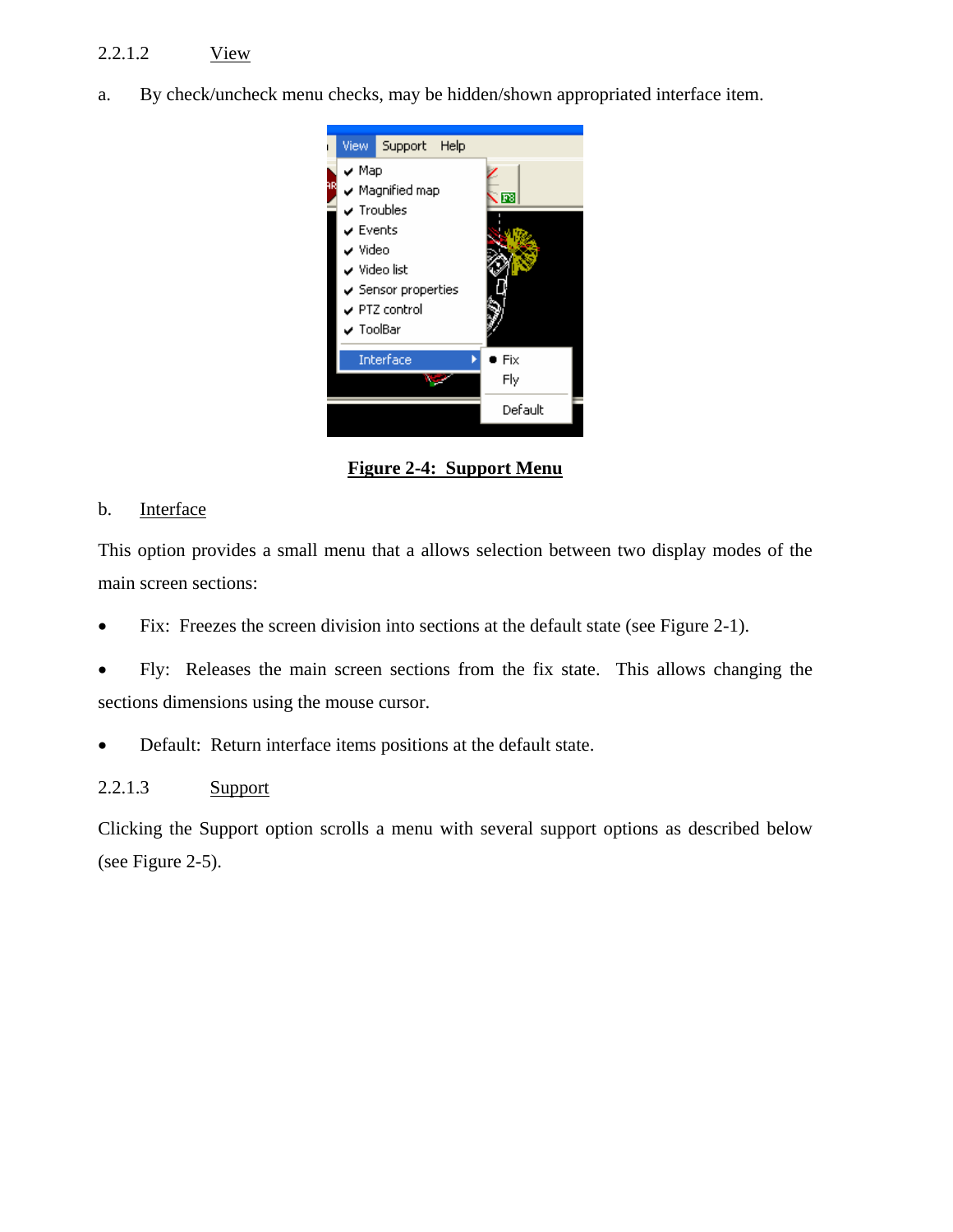

## **Figure 2-5: Support Menu**

a. Report

This option can also be selected by the upper bar Report button  $\left(\frac{\sqrt{2}}{\sqrt{1-\frac{1}{2}}}\right)$  and by F9 key. It opens a four section dialog box that provides various modes of presenting the system reports (see Figure 2-6).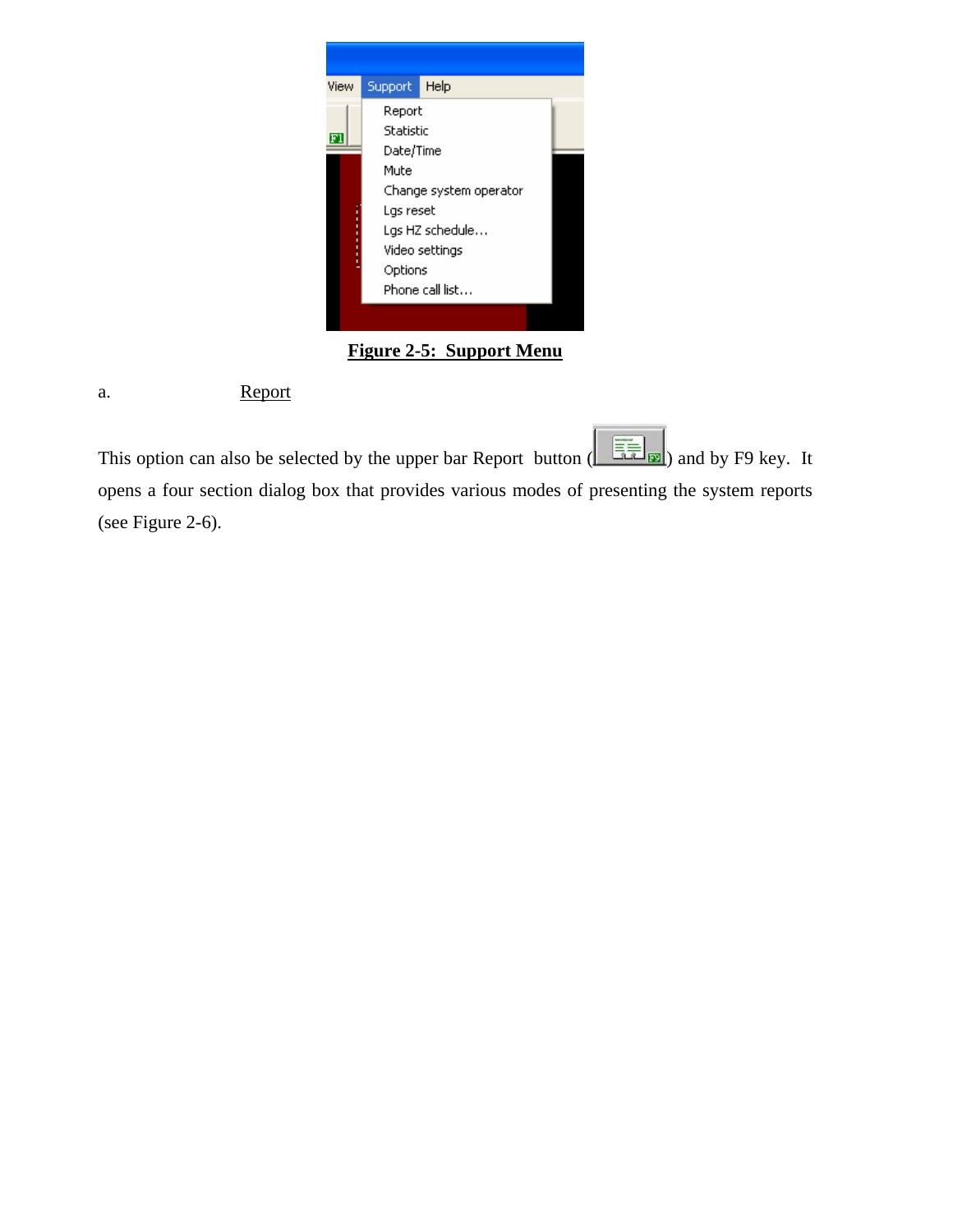

#### **Figure 2-6: Report Dialog Box**

*Functional Description of Report Dialog Box's Sections:* 

1. Section (A,B) – Filters. It is

used for determining the report mode, using the following elements:

- \* Check mark boxes: These allow selection of the report types to be displayed in section (C). The selectable report types are: authorization, errors, communication, alarm, alarm disappears, , reset, timeout, normal, normal capture, only with image.
- 2. Section (C) Displays the system reports selected according to the definitions in sections (A,B). The reports are colored according to color code described in paragraph 2.1.2 - e. when the number of reports exceeds the number that can be contained in this section, some of them are hidden. A scroll bar is added in the section's side, to allow scrolling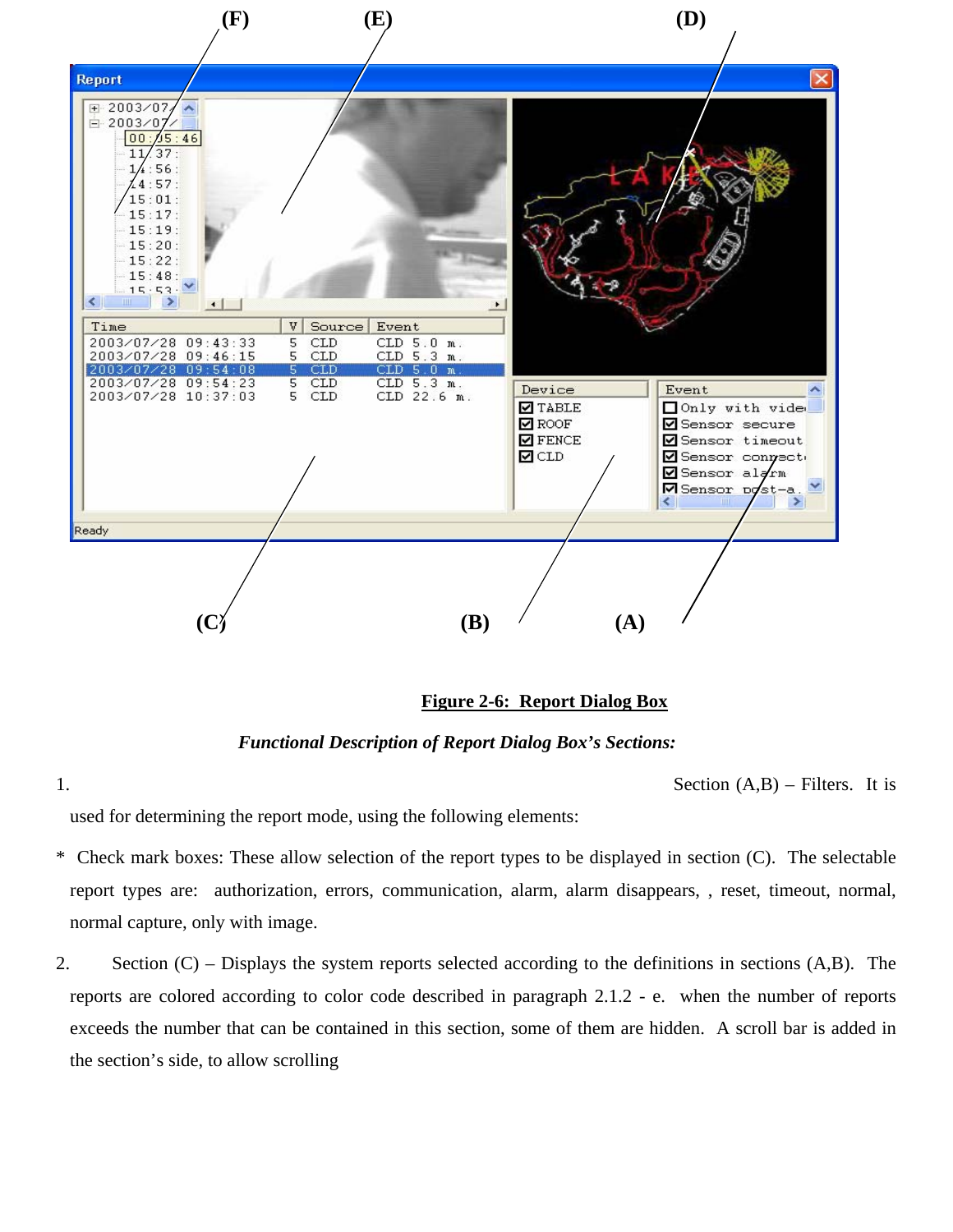- . Click on a report line provides its event picture in section (E) and diagonal cross sign at site image(D).3. Section  $(E)$  – Displays the alarm/operation event picture of a selected report (from section  $(C)$ ). The picture type is the same as displayed in section (7) of the main screen (see Figure 2-1).
- 4. Section (D) Site image. It is used for show guarded site.
- 5. Section (E) Image(s) associated with event
- 6. Section (F) Report block

#### b. Date/time

This option provides a Date and Time dialog box that presents the current date and time, which the ISSC is synchronized to. This dialog-box allows updating of the date and time by direct keying into the dialog box, or using the box scrolling buttons.

#### c. Mute

This option can be also selected by the upper bar loudspeaker  $\left(\frac{\sqrt{2\pi}}{2}\right)$  button and by F8 key. Selection of this option ceases the alarm tone after it has been operated.

#### d. Change System Operator

This option provides a dialog box that allows changing of the operator's name in the system database.

#### e. LGS Reset

- This option provides a dialog box, similar to the System/Clear dialog box (see paragraph 2.2.1.1), but refers to LGS systems only.
- LGS reset allows resetting of a few or all of the site's LGS systems in a mode that causes the LGS's to restart their operation and re-perform the site's topography "learning" procedure (see LGS user guide).

#### f. Video Settings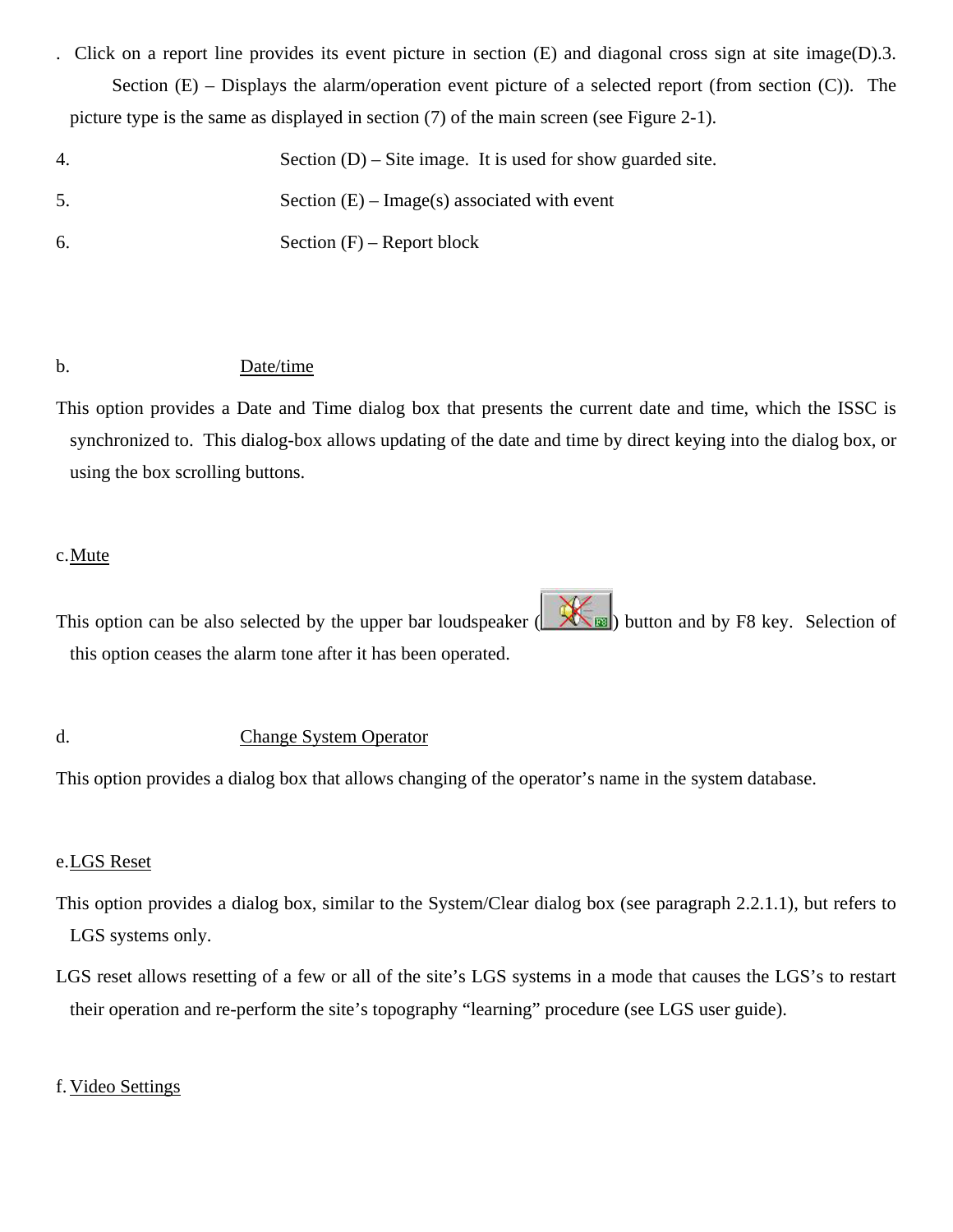This option allows setting, in the ISSC program and thereby in the PC hardware, the video standard of the guarded site video cameras (e.g. PAL, NTSD).

To adjust video quality choose the necessary camera (for example CLD) and press (…) button.

| <b>Video settings</b>                                                                                                                                    |                       |
|----------------------------------------------------------------------------------------------------------------------------------------------------------|-----------------------|
| - Iris control·<br>$\boldsymbol{\mathsf{z}}$<br>Time (HH:MM)<br>$\rightarrow$ 0<br>극<br>÷<br>40<br>7<br>Day<br>100 $\div$<br>- 금<br>$19 \div 0$<br>Night | Frame delay<br>극<br>6 |
| Video property                                                                                                                                           | 0K                    |
| СLD<br>                                                                                                                                                  |                       |
| Entrance                                                                                                                                                 | Cancel                |
|                                                                                                                                                          |                       |

Video capture board driver dialog box will be opened. The Dialog Box configuration is depending on driver of current board.

| <b>Capture Source Filter 0 Properties</b> |               | $\times$    | <b>Capture Source Filter 0 Properties</b> | $\vert x \vert$ |
|-------------------------------------------|---------------|-------------|-------------------------------------------|-----------------|
| Video Decoder Video Proc Amp              |               |             | Video Decoder   Video Proc Amp            |                 |
| <b>Brightness</b>                         |               | 5000<br>г   | :Video Standard PAL_B<br>▼                |                 |
| Contrast                                  |               | 5000        |                                           |                 |
| Hue                                       |               | 5000        | Signal Detected: 1                        |                 |
| Saturation                                |               | 5000        |                                           |                 |
| <b>Sharpness</b>                          |               | 4296        | Lines detected: 625                       |                 |
| Gamma J                                   |               |             |                                           |                 |
| White Balance   1                         |               |             | □ VCR Input                               |                 |
| Backlight Comp 1                          |               |             | Output Enable                             |                 |
| ColorEnable $\Box$                        | Default       | <b>Auto</b> |                                           |                 |
|                                           |               |             |                                           |                 |
|                                           | Cancel<br>OK. | Apply       | OK.<br>Cancel                             | Apply           |

Choose video decoding (PAL or NTSC) or adjust video parameters. Press "Apply" or "OK" to apply changes.

g. Options

This option allows setting report storage time, etc.

#### h. LGS HZ Schedule

This option allows setting LGS hidden zones (masks) schedule plan.

#### i. Phone call list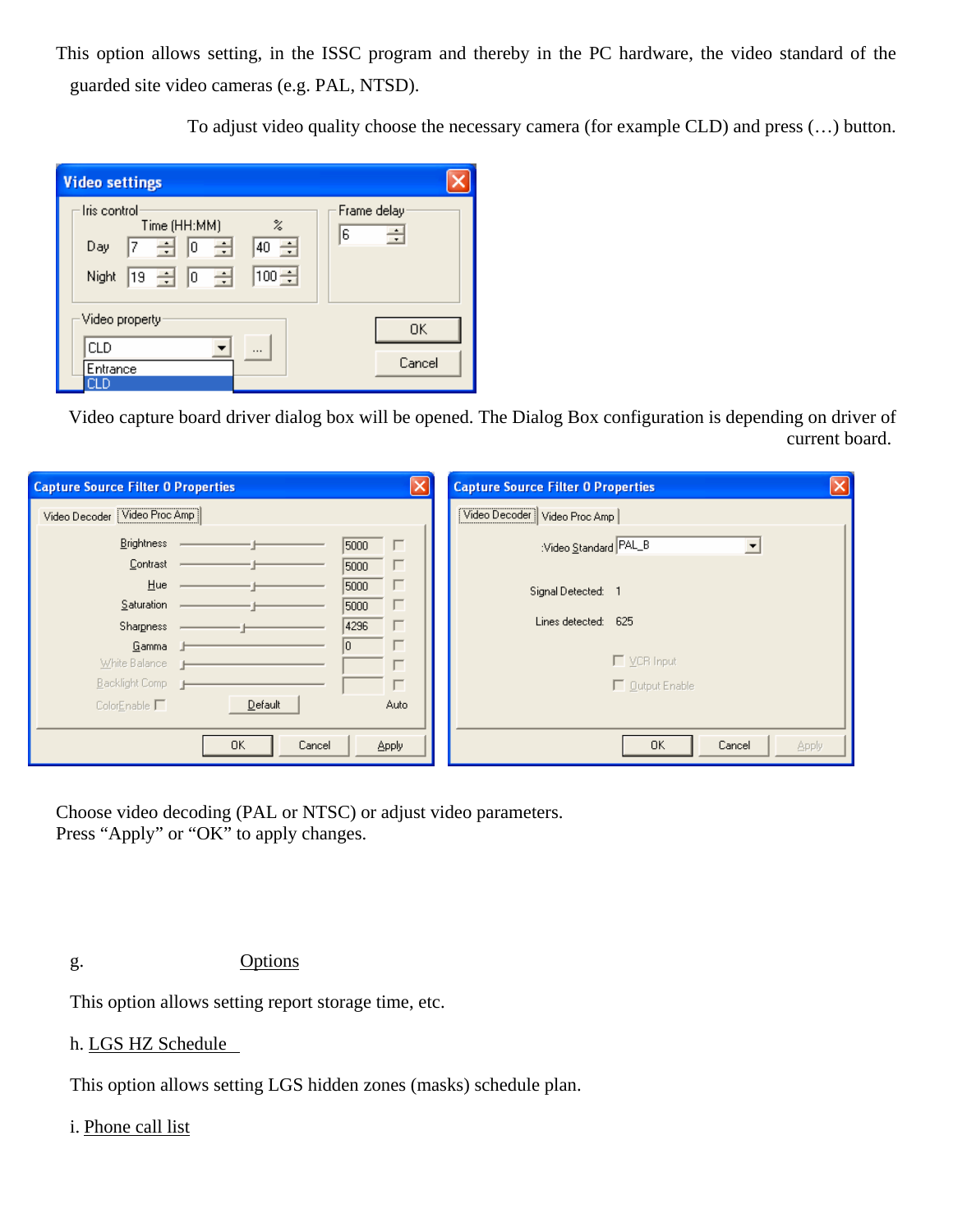This option allows setting list of phones where program have to dial on any alarm.

### 2.2.1.4 Help

This menu provides "About" information.

## **2.2.2 Upper Bar Buttons**

Three buttons are provided, the function of which are similar to those of some Support options, as follows:



## **3. Operation Instructions**

(Refer to Figure 2-1)

## **3.1 Normal Mode Operation Instructions**

- (1) Verify with your superior that all site guard sensors operate in good working order.
- (2) In order to operate the ISSC program, click twice on the ISSC icon on the PC desktop and verify that the ISSC main screen (Figure 2-1) is displayed and is spread over the entire monitor screen.

#### **Note**

If the program operation attempt fails, restart the procedure.

- (3) Verify that no "event" (intruder detection) is presented in section (7). If an event occurs, inform your superiors immediately and start the emergency procedure as detailed in paragraph 3.2.
- (4) If no event is presented in section (7), check the reports in section (5) and verify that all reports inform normal sensor operation without any intrusion detection.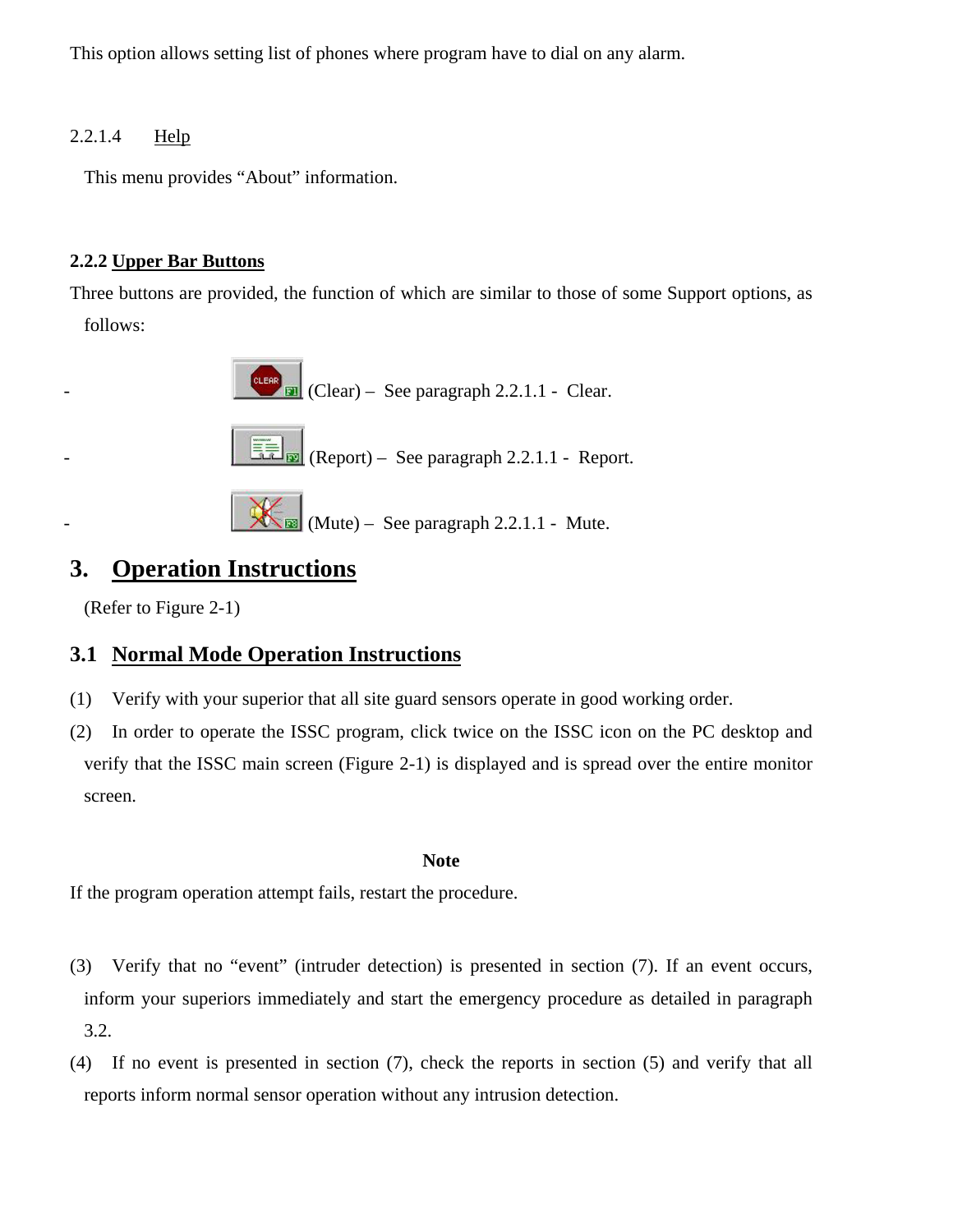- (5) Check sections (1) and (2) in the main screen and verify that all sensor indications, that are illuminated in green, are either blinking or constant.
- (6) Verify that all images in sections (3) and (4) (using section 3 scroll bar, if applicable) present normal situations without intruding attempts.

## **3.2 Emergency Mode Operation Instructions**

#### **3.2.1 General Information**

- 1. The following instructions are presented per screen section order, rather than per priority order.
- 2. When an intrusion event is detected or seems to eventuate, refer to the appropriate section in the main screen that provides the most efficient and detailed information (regularly it is section (1)).

#### **3.2.2 Operating Sections (1) and (2)**

- (1) Observe the map in section (1) and identify the sensor states according to their illumination modes, as described in paragraph 2.1.2 - a.
- (2) If needed, increase map resolution in the area of interest (e.g. to distinguish between two adjacent sensors), using the zoom box, as follows:
- (i) To display the required area (enlarged) in section (2), move the zoom box to that area in section (1) in one of two ways:
- A. Move the mouse cursor to the middle of the area, click the mouse's left pushbutton and verify that the area is presented in section (2) in a magnified format.

or:

- B. Move the cursor to section (2), drag the map to the desired position and verify that the zoom box surrounds the required area in section (1).
- (ii) To zoom-out further to the point of interest in that area, move the cursor to the desired point in section (2) and re-click on the mouse's left pushbutton.
- (iii) To zoom-in, click on the right pushbutton.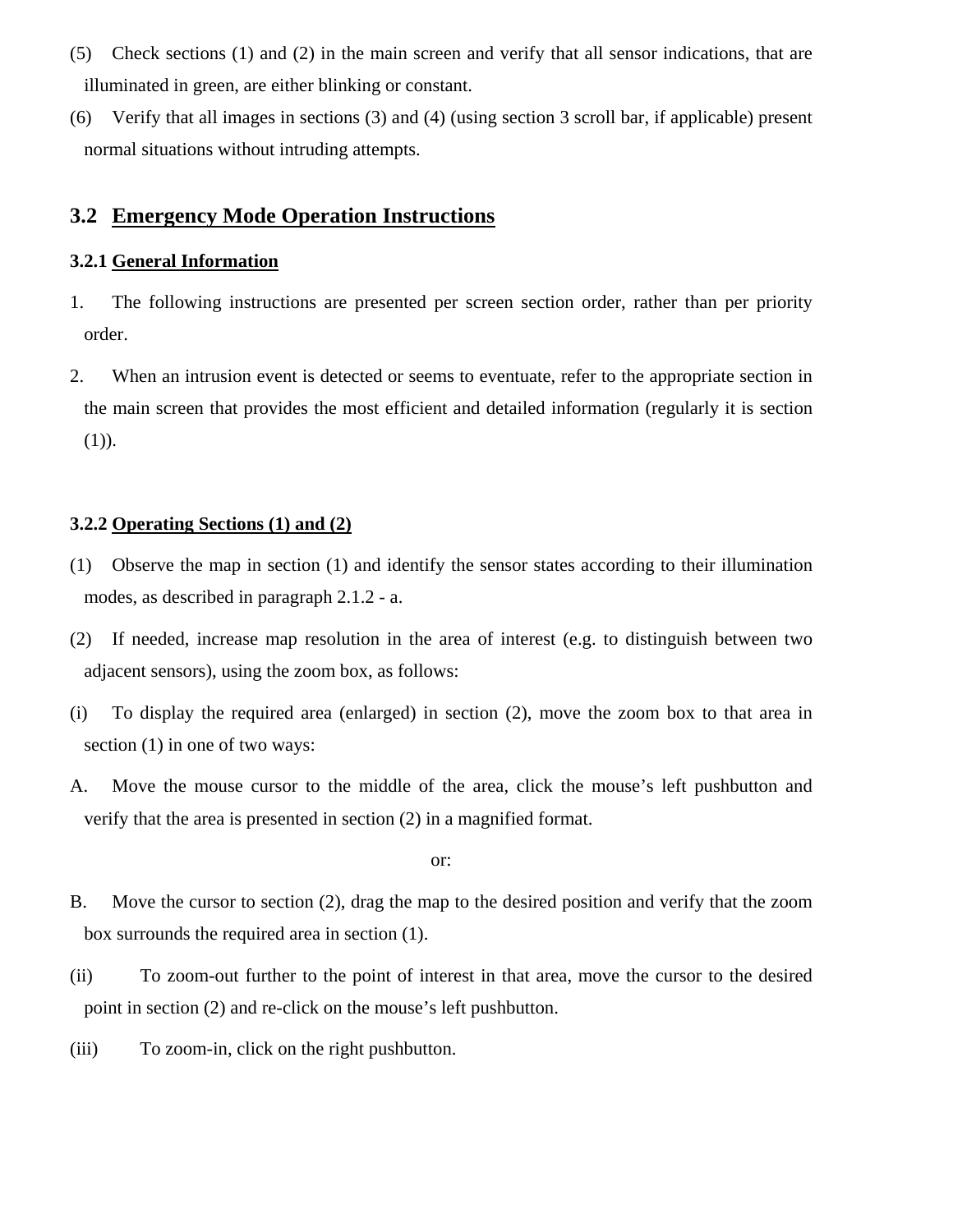#### **3.2.3 Operating Sections (3), (4) and (8)**

- (1) Observe the video pictures in section (3).
- (2) Select the picture of interest among them. To do so, bring the cursor to the picture, doubleclick on the left push-button and verify that the picture appears enlarged in section (4) (and disappears from section (3)).
- (3) For quick paging among the video pictures of all sensors in enlarged format in section (4), use the **<<** and **>>** buttons.
- (4) If required, use section (8)'s buttons to navigate and/or zoom in/out the selected sensor camera (functioning in section (4)), in order to reach the desired position/location).

(5) If required, use the button to disengage the camera from automatic mode.

(6) Using the  $\frac{|\mathbf{S}_i|}{|\mathbf{S}_i|}$  (Sun/Moon) button, set the camera's iris today or night position, as relevant.

#### **3.2.4 Operating Sections (5) and (6)**

- (1) Observe the reports displayed in section (5) and act accordingly, as follows:
- (i) If an alarm is reported, notify your superior and refer to other screen sections in order to track the intruder and acquire maximum information and accuracy on the event.
- (ii) When two or more alarms are detected, refer to the date  $\&$  time data in the reports to check their appearance order.
- (iii) If an operational or technical fault is reported, notify your superior and the maintenance technician.
- (2) If you need information on additional previous reports (e.g. for comparison), refer to the stand alone Report window (see paragraph 2.2.1.2 - a).
- (3) Refer to section (6) to see the scheme of the selected sensor (through section (7) or (1)).

Refer to the illuminated spots on it to verify which of its dry contacts have been operated.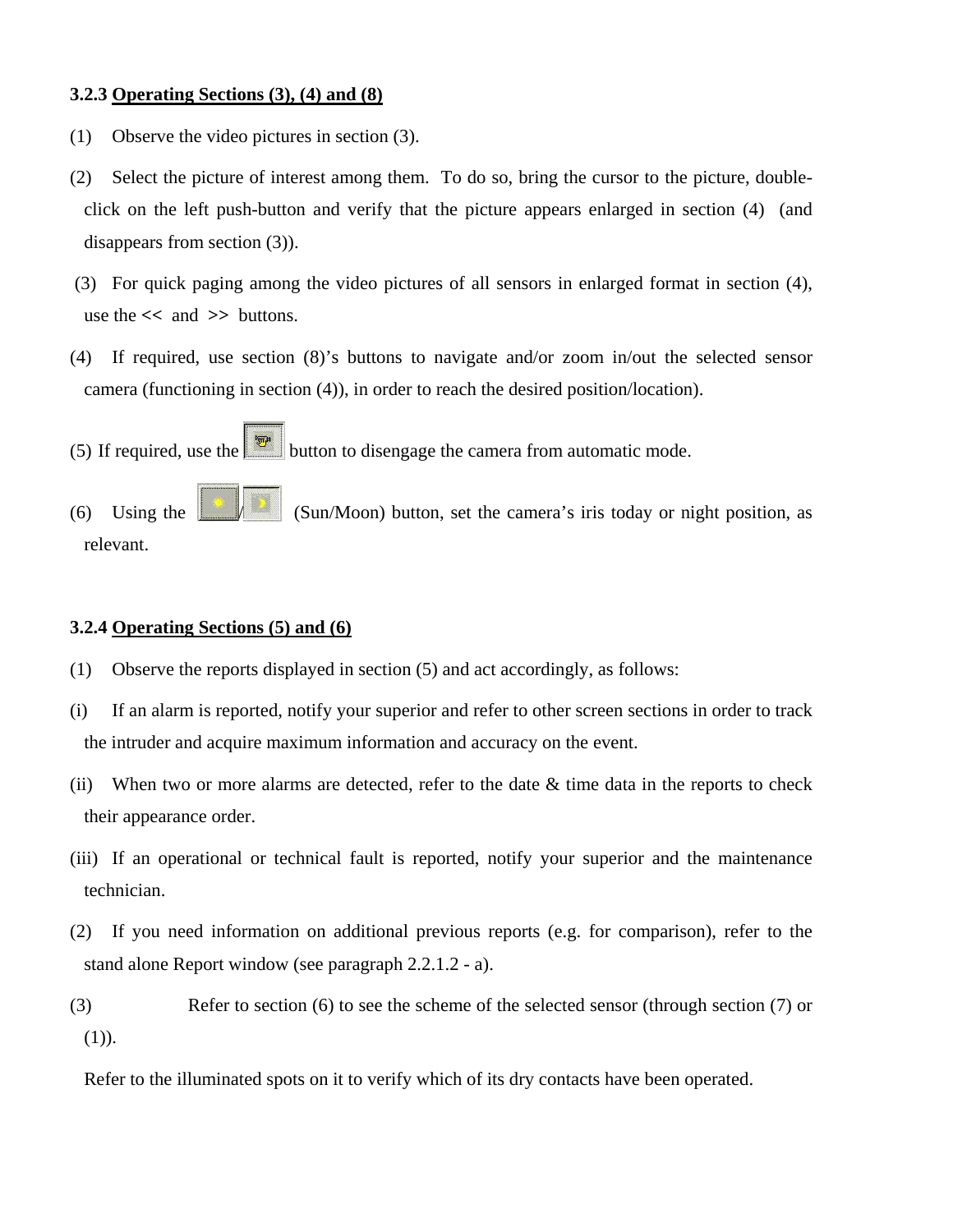#### **3.2.5 Operating Section (7)**

(1) Observe the events in section (7) and refer to the alarming blinking strips at the bottom of each event picture.

The blinking colors mean the same as described in paragraph 2.1.2 - a.

#### **Note**

- If a sensor event window appears in section (7) as a result of a failure in the sensor, the window automatically disappears upon removal of the failure.
- (2) In order to select the event detection sensor's camera (if exists), for display of its enlarged video picture in section (4), perform the following:
- (i) If the  $\left[\begin{array}{c} \bigoplus \\ \bigodot \end{array}\right]$  (lock) button in section (8) is in lock state (looks pressed), click the button to the unlock state.
- (ii) Double-click with the mouse cursor on the event's picture and verify that the camera's shot picture appears enlarged, as "a live" video picture, in section (4).

## **3.3 Report Acquisition**

To observe the system reports in various modes act as follows:

- (1) Select Support menu from upper bar and then Report option.
- (2) In the opened Report dialog box (see figure 2-5), define the type of the report massages to be displayed (see description in paragraph 2.2.1.2 - a).
- (3) If needed, determine the maximum days of the required reports' history in the days setting box which appears at the left side of the screen.
- (4) If a printer is available and printing is required, click Print button.

## **3.4 System Clear**

- (1) To clear all system's guard sensors, select System menu from upper bar and then Clear.
- (2) In the opened Clear dialog box (see Figure 2-3), define the required sensors to be cleared (either all or one by one).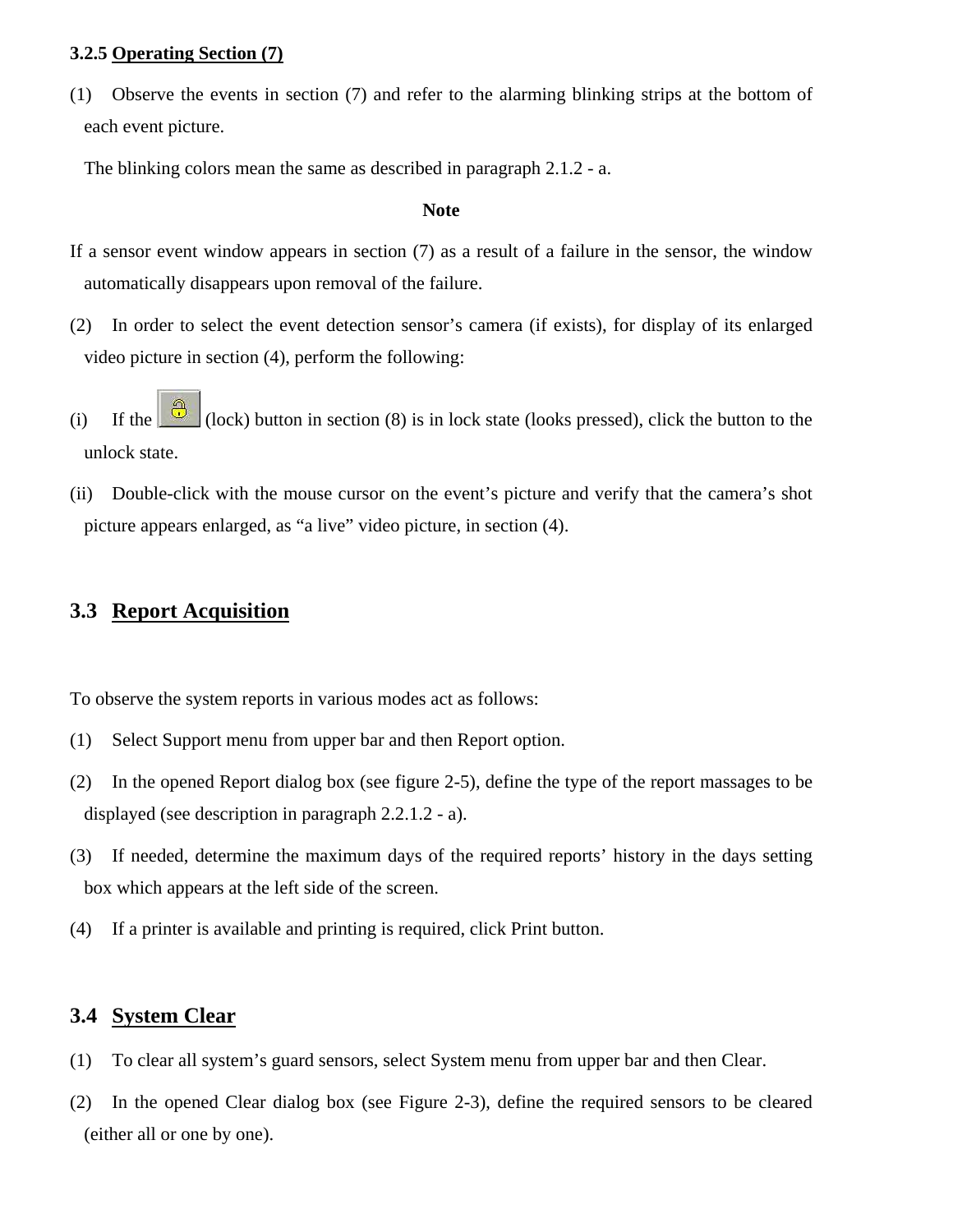Clearing the LGS systems through this dialog box does not cause them to re-learn their surrounding topography.

> (3) When re-learning of the surrounding by a LGS sensor is required (see above note), select LGS Reset option through the Support menu in the upper bar (see paragraph  $2.2.1.2 - f$ .

## **3.5 Various Support Operations**

For more support operation refer to paragraph 2.2.1.2.

## **3.6 System Exit**

To exit from the ISSC program, select System menu in the upper bar and then Exit.

#### **Note**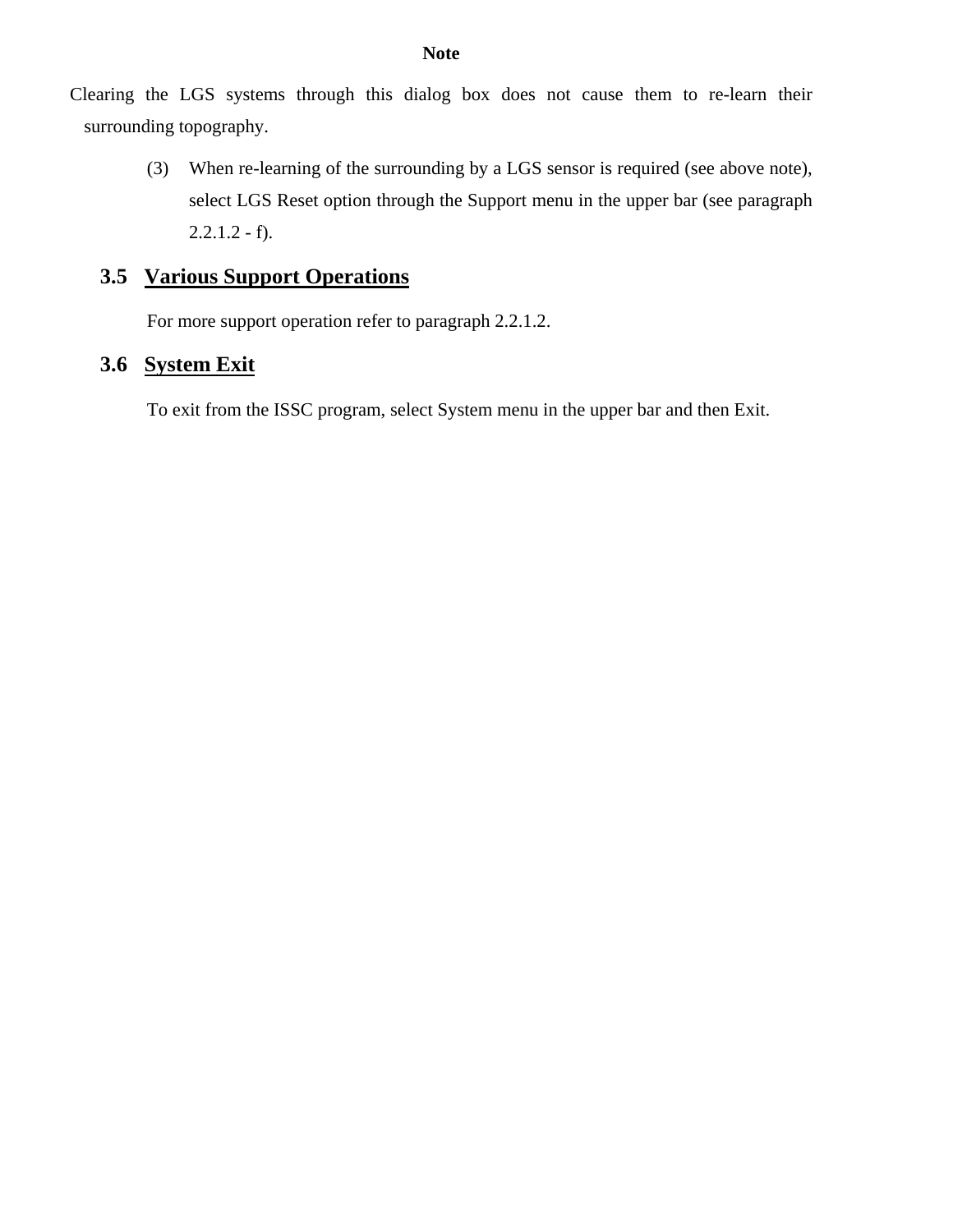## **Table of Contents**

## Paragraph

## **Page**

| 1,      | Integrated security System Control (ISSC) Program - |
|---------|-----------------------------------------------------|
|         |                                                     |
| 2.      |                                                     |
| 2.1     |                                                     |
| 2.1.1   |                                                     |
| 2.1.2   |                                                     |
| 2.2     |                                                     |
| 2.2.1   |                                                     |
| 2.2.1.1 |                                                     |
| 2.2.1.2 |                                                     |
| 2.2.1.3 |                                                     |
| 2.2.2   |                                                     |
| 3.      |                                                     |
| 3.1     |                                                     |
| 3.2     |                                                     |
| 3.2.1   |                                                     |
| 3.2.2   |                                                     |
| 3.2.3   |                                                     |